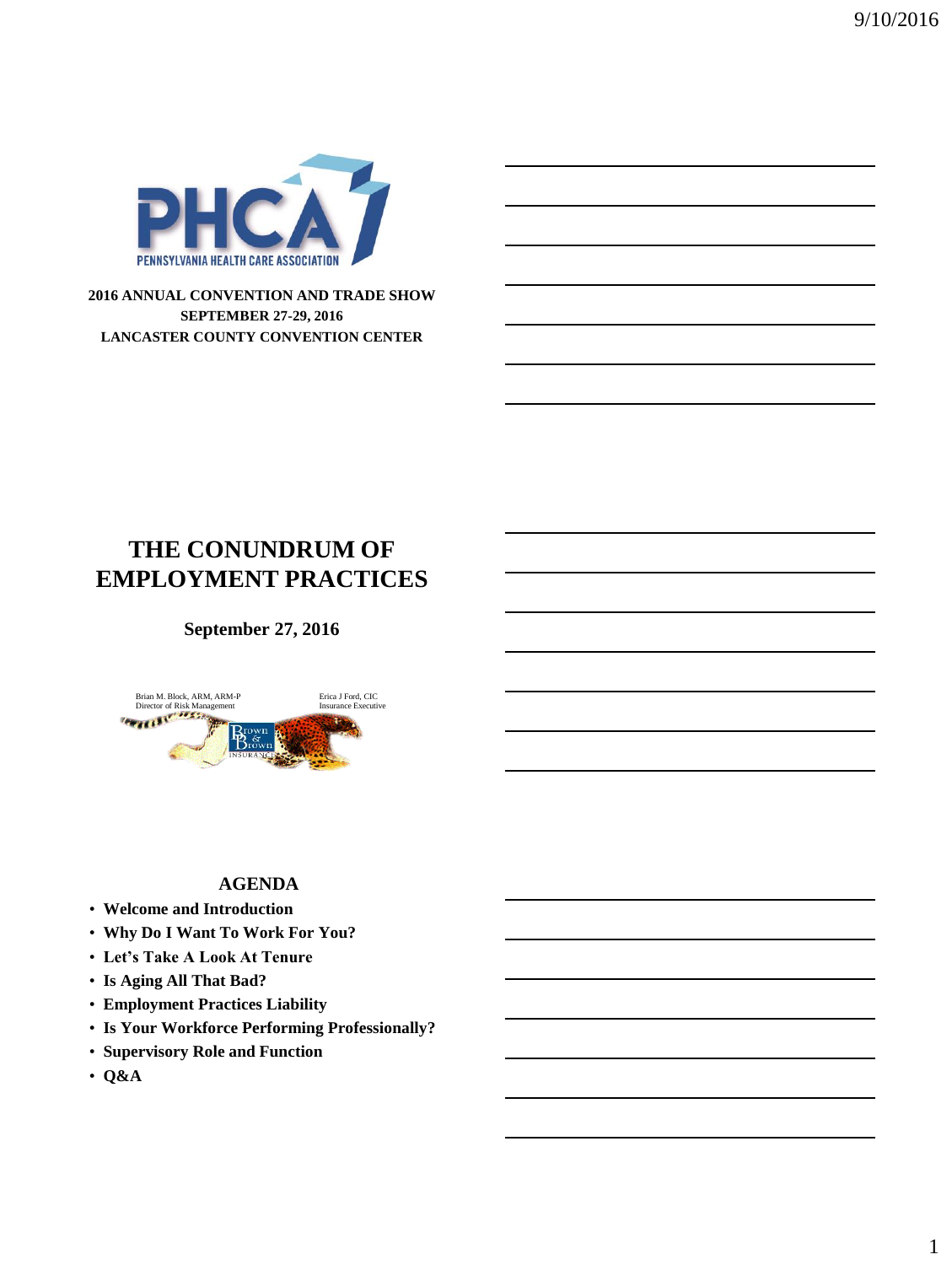#### **GOALS**

- **Review and refresh your knowledge about employment practices, employment practices liability and workforce management.**
- **Consider non-traditional ways to recruit competently and retain direct care workers.**
- **Learn methods to successfully let your workforce age.**
- **Examine pre-service and in-service training needs for your workforce.**
- **Learn the definition of successful supervision.**

## **ONE OF MANAGEMENT'S ESSENTIAL FUNCTIONS IS TO HELP INDIVIDUALS AND TEAMS OF INDIVIDUALS REACH THEIR FULL POTENTIAL**

**…..Peter Drucker**

#### **WHY DO I WANT TO WORK FOR YOU?**

- **EMPLOYER OF CHOICE OR OCCUPATION OF CHOICE?**
- **WHO DO YOU WANT TO RUN YOUR BUSINESS?**
- **WHAT DO THE PEOPLE YOU WANT WANT AND/OR WHAT IS YOUR COMPETITION DOING?**
	- OPPORTUNITY FOR PERSONAL GROWTH, GOOD<br>SUPERVISION, JOB SECURITY, FRIENDLY CO-WORKERS,<br>INTERESTING AND CHALLENGING WORK,<br>OPPORTUNITY TO GIVE INPUT, FLEXIBLE WORK **HOURS (WORK/LIFE BALANCE), RECOGNITION FOR A JOB WELL DONE?**
	- **PAY, PERKS, BENEFITS?**
- **WHAT ARE YOU PREPARED TO DO TO ATTRACT THE IDEAL PEOPLE?**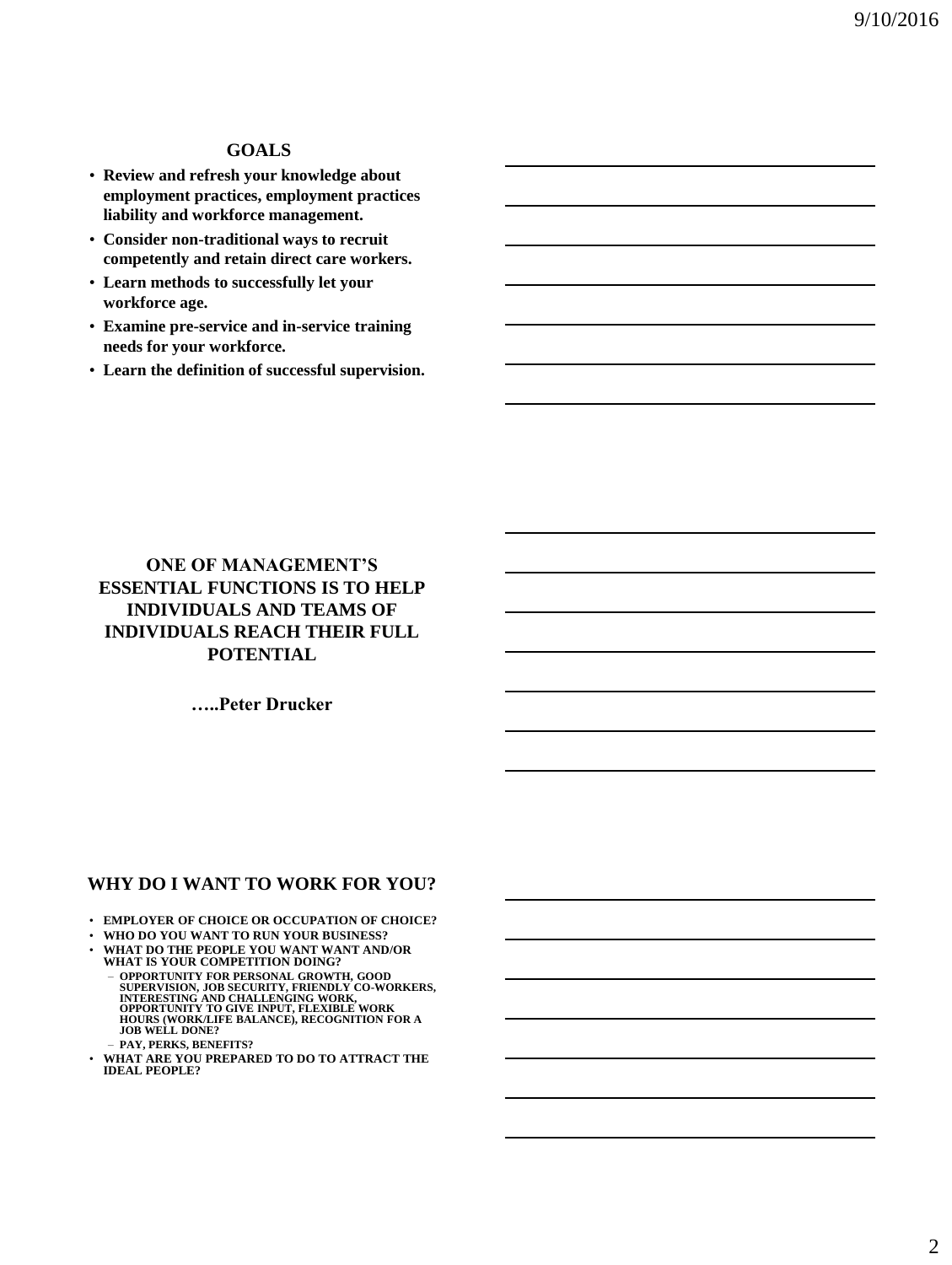#### **WHY DO I WANT TO WORK FOR YOU?**

#### **DO YOU…**

- **MAINTAIN AN OPEN DOOR POLICY?**
- **PROMOTE FROM WITHIN?**
- **ENCOURAGE PASSION ABOUT YOUR BRAND?**
- **EMPHASIZE HEALTH AND WELLNESS?**
- **RECOGNIZE OUTSTANDING WORK?**
- **ENCOURAGE A POSITIVE BUSINESS PERSONALITY?**
- **OFFER PROFESSIONAL DEVELOPMENT**
- **OPPORTUNITIES?**
- **HAVE A MISSION UNDERSTANDABLE TO ALL?**
- **RECOGNIZE THAT PERKS DON'T EQUAL CULTURE?**

## **LET'S TAKE A LOOK AT TENURE: REASONS FOR TURNOVER**

- **FOR-PROFIT HOMES**
- **RIGID WORK SCHEDULE**
- **HIGH WORKLOAD**
- **LACK OF ROLE CLARITY**
- **POOR STAFFING**
- **LACK OF APPRECIATION** • **BEING UNAPPRECIATED**
- **POOR WORKING**
- **CONDITIONS** • **UNSTABLE FAMILY**
- **AGE** • **TENURE**
- **SITUATIONS**
- **"LOWER" PAY**
- **BENEFITS DEFICIENCY**
- **NO CONTROL OVER JOB PERFORMANCE**

#### **LET'S TAKE A LOOK AT TENURE: REASONS FOR RETENTION**

| ٠ | <b>INVOLVEMENT IN</b>    |
|---|--------------------------|
|   | <b>INTERDISCIPLINARY</b> |
|   | <b>CARE MEETINGS</b>     |

- **TENURE**
- **AGE**

• **EXEMPLARY CARE**

- **OPPORTUNITIES FOR**
- 
- **SUPERVISION QUALITY**
- **QUALITY ORIENTATION PERMANENT ASSIGNMENT**
- **PROFESSIONAL GROWTH POSITIVE RELATIONSHIPS**  • **BEING CONSIDERED A PART OF THE CARE TEAM** • **WORKING AS A TEAM**

• **MOTIVATING POSITIVE FEELINGS BETWEEN AIDES AND RESIDENTS** • **BEING VALUED** 

- **WITH CO-WORKERS**
-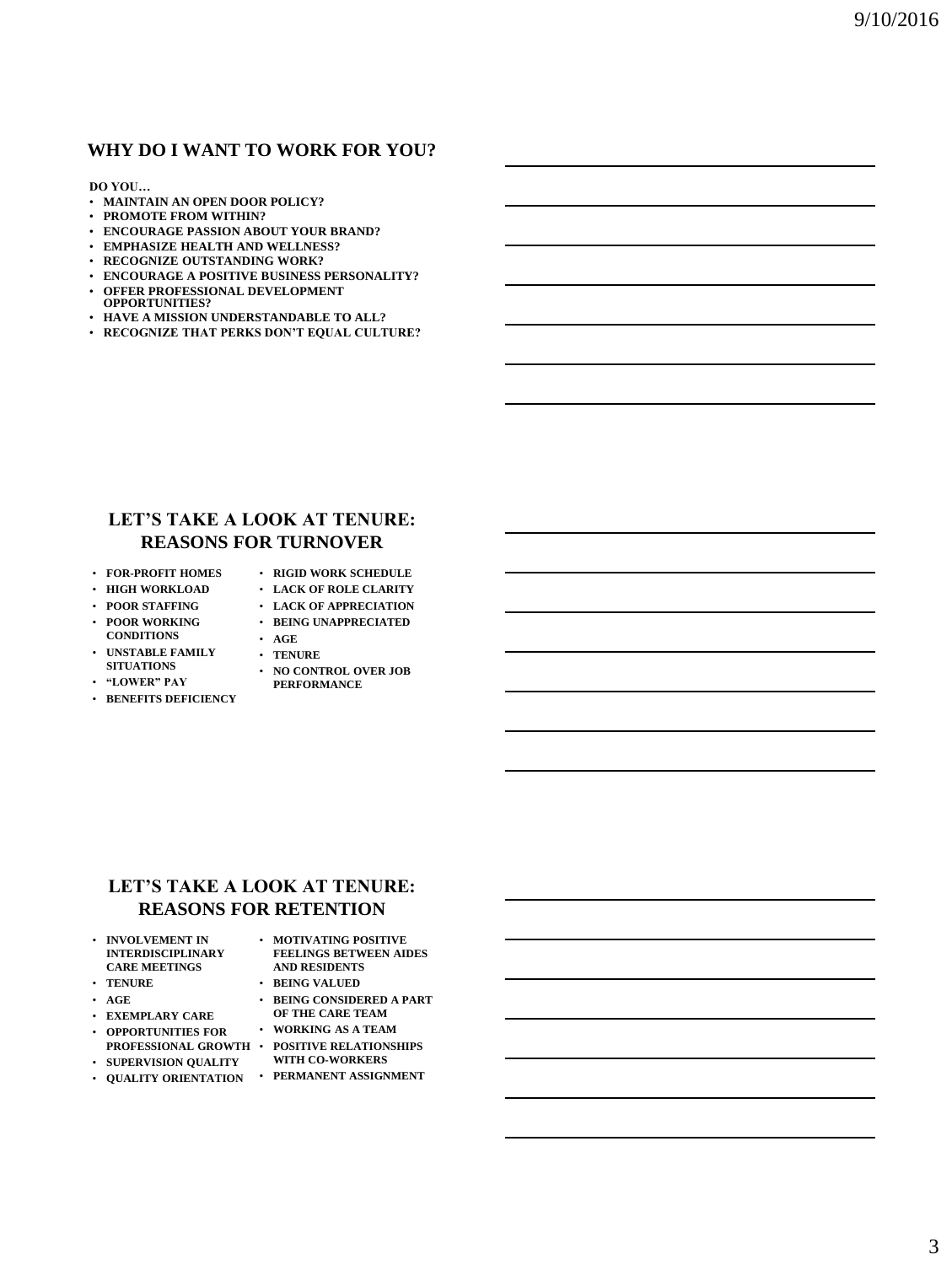#### **LET'S TAKE A LOOK AT TENURE EMPLOYEES ARE COMMITTED TO AN EMPLOYER WHO IS COMMITTED TO THEM**

**…PLEASE PARDON THE REDUNDANCY…**

- **OPPORTUNITIES FOR PROFESSIONAL GROWTH**
- **HIGH QUALITY LEADERSHIP AND SUPERVISION**
- **EMPLOYEE INVOLVEMENT IN DECISION-MAKING**
- **EMPLOYEE RECOGNITION**
- **ALLOW STAFF PARTICIPATION IN CARE PLANNING**
- **IMPLEMENT SELF-SCHEDULING**
- **CLEARLY COMMUNICATE WORK EXPECTATIONS AND PERFORMANCE AGAINST OBJECTIVES**

## **LET'S TAKE A LOOK AT TENURE**

- **NURTURE A WORK CULTURE THAT IS "ENJOYABLE" AND FOCUSED**
- **ADDRESS UNDERPERFORMANCE ISSUES THAT EFFECT OTHERS ON THE TEAM**
- **BUILD TEAMS AND INCREASE COWORKERS SUPPORT**
- **MINIMIZE TIME SPENT ON ACTIVITIES OTHER THAN DIRECT RESIDENT CARE**
- **CALL EVERYONE BY NAME**
- **HELP STAFF COPE WITH WORK STRESS**
- **DEAL WITH BEING SHORT STAFFED**
- **INVEST IN THE FUTURE**

#### **IS AGING ALL THAT BAD?**

#### **GOOD STUFF ABOUT OLDER WORKERS…**

- **HAVE A MORE STABLE FAMILY SITUATION**
- **ARE MORE SATISFIED WITH THEIR JOBS**
- **MAY HAVE A GREATER DEGREE OF EXPERIENCE AND**
- **KNOWLEDGE**
- **DON'T TEND TO JOB HOP**
- **HAVE A LONGER TENURE ON THE JOB** • **CAN MENTOR YOUNGER WORKERS**
- 

#### **BAD STUFF ABOUT OLDER WORKERS…**

- **MAY GET HURT MORE FREQUENTLY**
- **FATIGUE AND TIRE MORE READILY**
- **INCREASE YOUR INSURANCE COSTS**
- **MAY HAVE PROTRACTED ILLNESSES**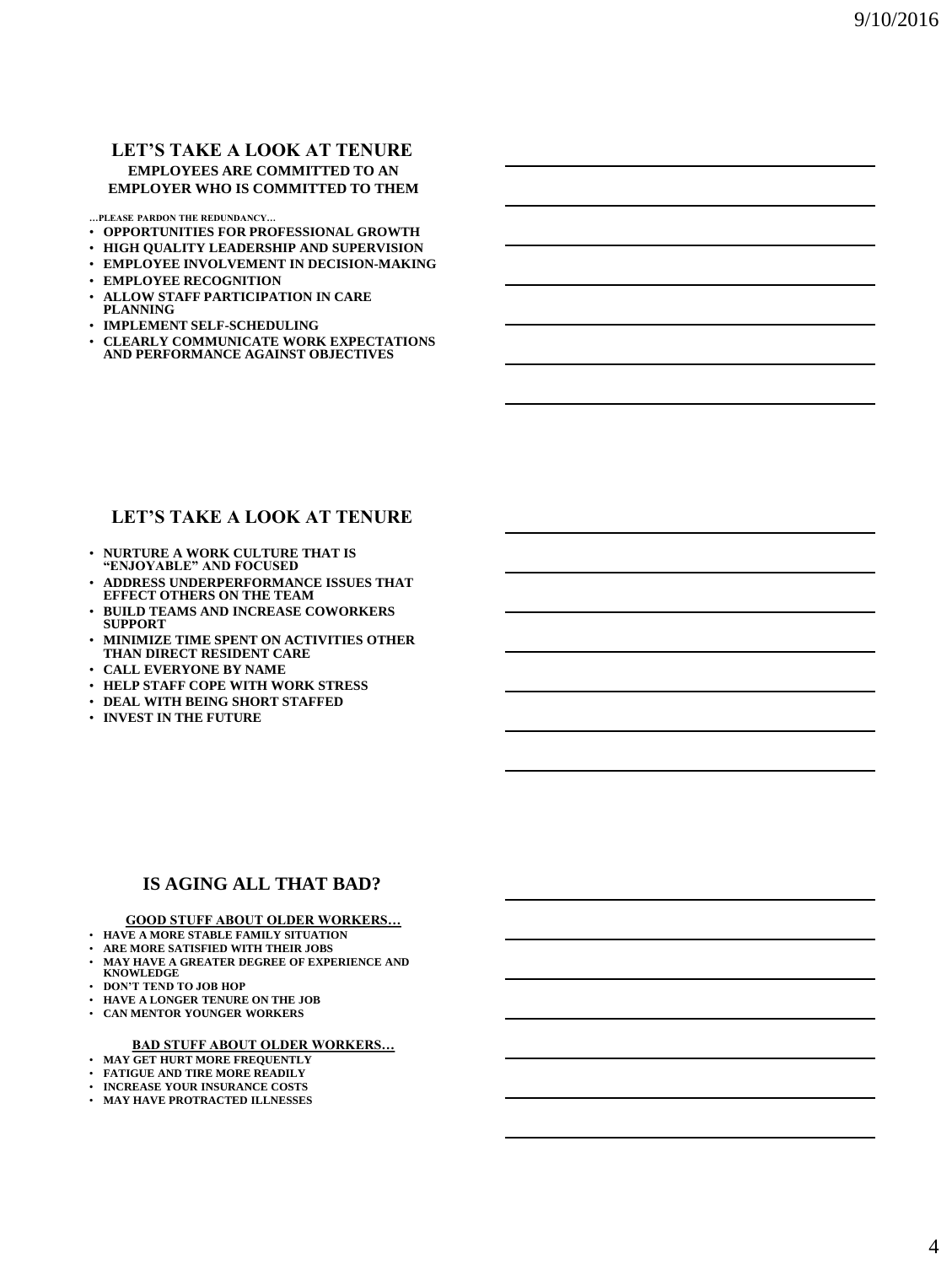## **IS AGING ALL THAT BAD?**

#### **DESIGN AN AGE FRIENDLY WORKPLACE**

- **PRIORITIZE WORKPLACE FLEXIBILITY. PROVIDE WORKERS INPUT INTO THEIR SCHEDULE, WORK CONDITIONS, WORK ORGANIZATION, WORK LOCATION AND WORK TASKS.**
- **MATCH TASKS TO ABILITIES. ENCOURAGE SELF-PACING, REST BREAKS AND LESS REPETITIVE TASKS.**
- **AVOID PROLONGED, SEDENTARY WORK. OFFER SIT/STAND WORKSTATIONS AND WALKING WORKSTATIONS. PROVIDE PHYSICAL ACTIVITY OPPORTUNITIES.**
- **MANAGE HAZARDS. THESE INCLUDE NOISE, SLIP/TRIP AND PHYSICAL HAZARDS.**
- **PROVIDE AND DESIGN ERGO-FRIENDLY WORK ENVIRONMENTS. THIS INCLUDES WORKSTATIONS, TOOLS, FLOOR SURFACES, ADJUSTABLE SEATING, BETTER ILLUMINATION, AND SCREENS AND SURFACES WITH LESS GLARE.**

## **IS AGING ALL THAT BAD?**

#### **DESIGN AN AGE FRIENDLY WORKPLACE**

- **UTILIZE TEAMS AND TEAMWORK STRATEGIES FOR AGING-ASSOCIATED PROBLEM SOLVING. THOSE CLOSEST TO A SITUATION ARE BEST ENABLED TO FIND A SOLUTION.**
- **PROVIDE HEALTH PROMOTION AND LIFESTYLE INTERVENTIONS. THESE INCLUDE PHYSICAL ACTIVITY HEALTHY MEAL OPTIONS, TOBACCO CESSATION ASSISTANCE, RISK FACTOR REDUCTION AND SCREENINGS, COACHING AND ONSITE MEDICAL CARE.**
- **PROACTIVELY MANAGE REASONABLE ACCOMMODATIONS AND THE RETURN-TO-WORK PROCESS. THIS SHOULD BE THE STANDARD AFTER ILLNESSES AND INJURIES THAT CAUSE WORKERS TO HAVE WORK ABSENCES.**
- **REQUIRE AGING OR MULTI-GENERATIONAL WORKFORCE MANAGEMENT SKILLS TRAINING FOR SUPERVISORS.**

#### **EMPLOYMENT PRACTICES LIABILITY**

- **RECRUITMENT AND HIRING**
- **SUPERVISION**
- **ORIENTATION**
- **HOW AND WHEN TO ADDRESS CONCERNS**
- **DOCUMENTATION**
- **A REAL PERFORMANCE EVALUATION**
- **DISCIPLINARY ACTION - PROGRESSIVE DISCIPLINE**
- **THE ACCOUNTABILITY OF SUPERVISION**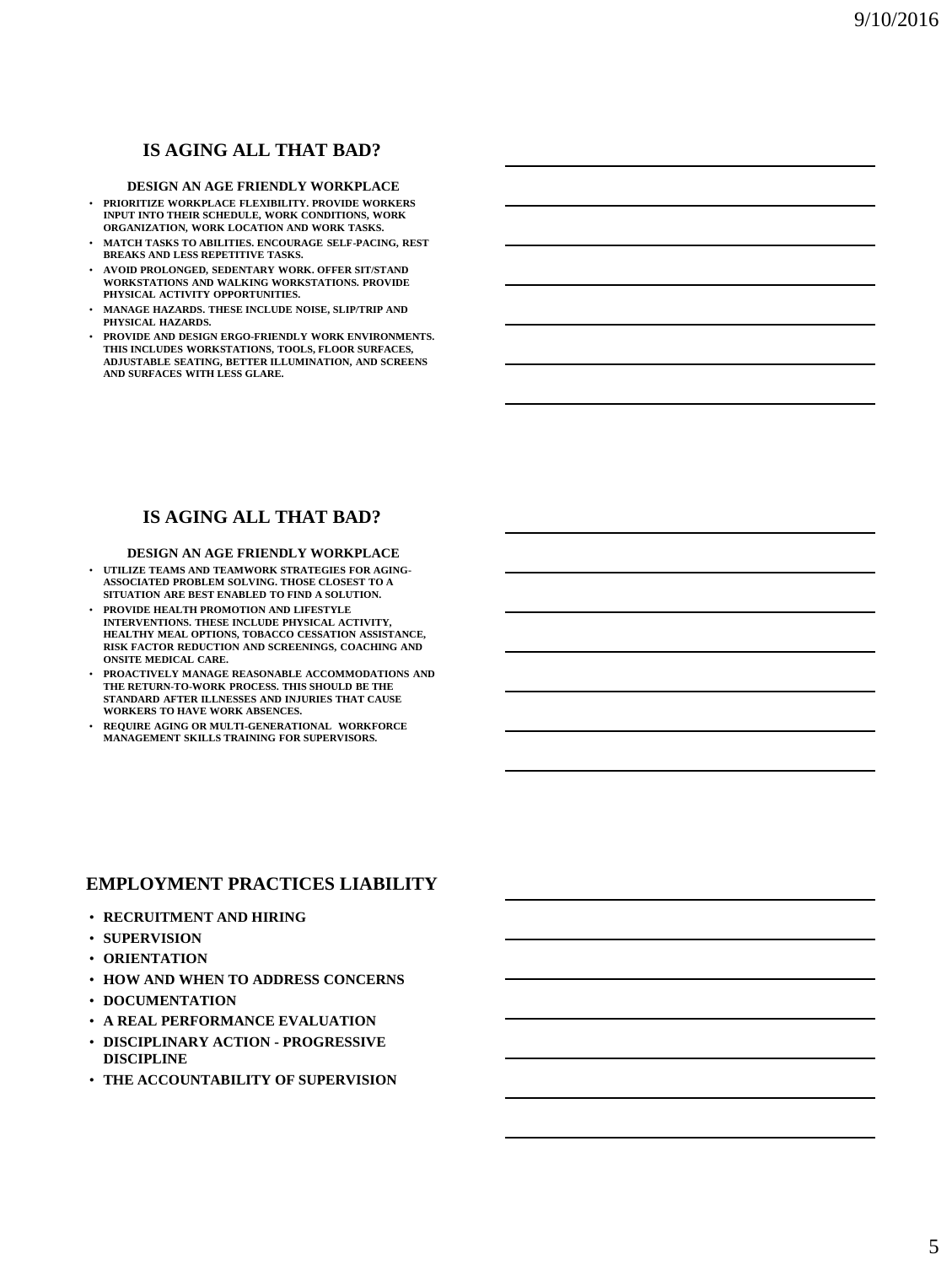## **EMPLOYMENT PRACTICES LIABILITY**

- **COACHING NOT COUNSELING**
- **GRIEVANCES**
- **RETENTION**
- **REPORTING MECHANISMS**
- **CULTURAL SENSITIVITY, SEXUAL HARASSMENT AND THE HOSTILE WORK ENVIRONMENT**
- **AT WILL?**
- **TERMINATION VS. WRONGFUL TERMINATION**
- **VIOLENCE IN THE WORKPLACE**

## **EMPLOYMENT PRACTICES LIABILITY**

**Ask your supervisors and employees…**

- **DO YOU UNDERSTAND YOUR JOB DESCRIPTION?**
- **DO YOU UNDERSTAND YOUR SCOPE OF RESPONSIBILITIES?**
- **DO YOU COMMUNICATE DEPARTMENTAL AND COMPANY EXPECTATIONS?**
- **DO YOU MANAGE EMPLOYEES AGAINST THOSE EXPECTATIONS?**
- **DO YOU HAVE SKILLS AT GIVING HELPFUL FEEDBACK?**

## **IS YOUR WORKFORCE PERFORMING PROFESSIONALLY?**

#### **THE KEYS TO BEING A TRUE PROFESSIONAL**

- **CHARACTER**
	- **INTEGRITY, HONESTY, TRUTHFULNESS, TRUSTWORTHINESS** – **BEING RESPONSIBLE, ACCOUNTABLE, DILIGENT**
	- **DOING THE RIGHT THING AND PROJECTING A PROFESSIONAL IMAGE**
- **ATTITUDE**
	- **ADOPTING A MENTALITY OF "HOW CAN I HELP YOU?"**
	- **HAVING DETERMINATION**
	- **BEING A TEAM PLAYER**
	- **FOLLOWING P&P** – **EXCELLENT COMMUNICATION SKILLS**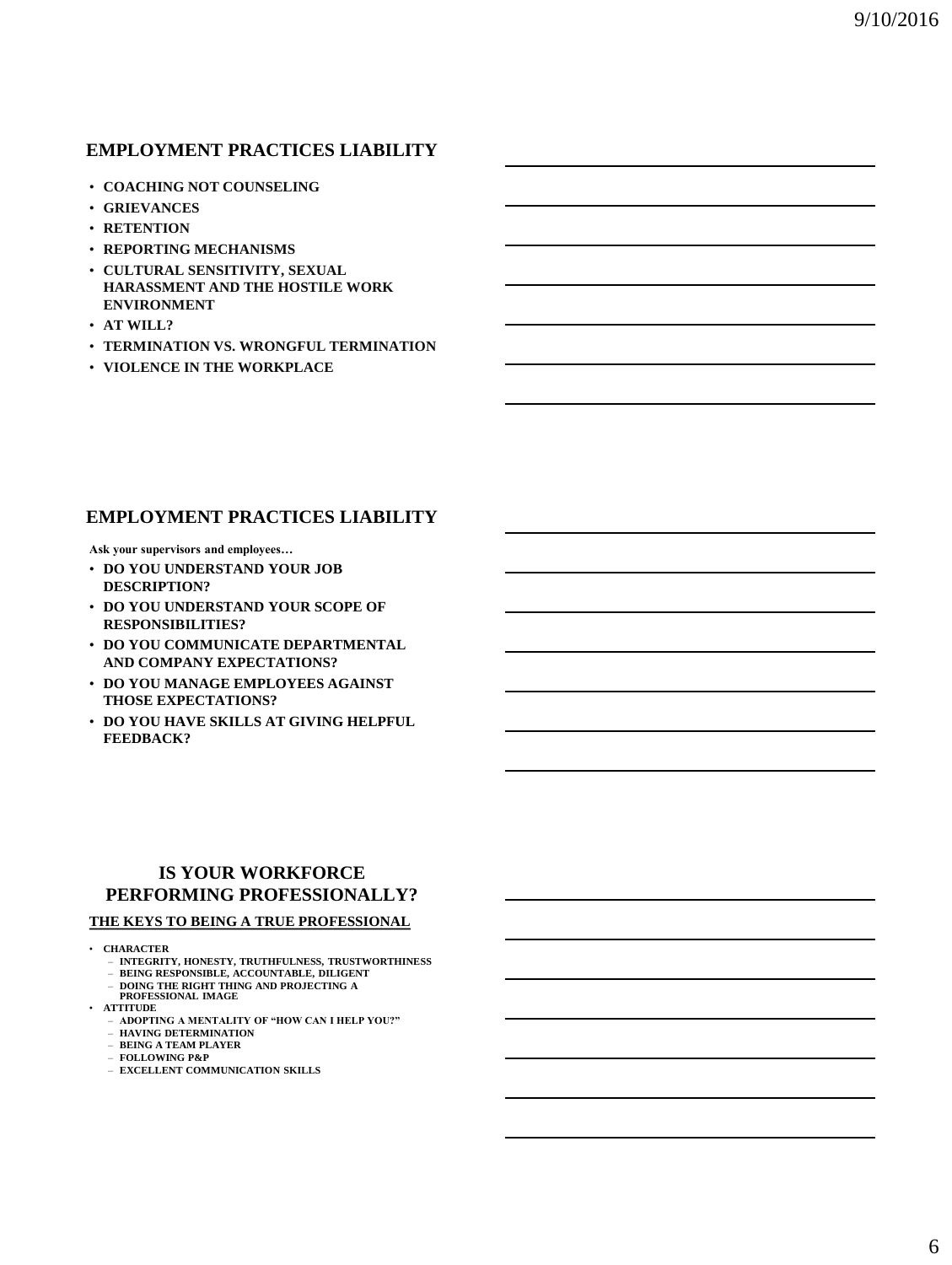#### **IS YOUR WORKFORCE PERFORMING PROFESSIONALLY?**

#### **THE KEYS TO BEING A TRUE PROFESSIONAL**

- **EXCELLENCE**
- **CONTINUAL IMPROVEMENT**
- **COMPETENCY**
- **RECOGNIZED EXPERTISE** – **FOLLOW-THROUGH RE: PERFORMANCE**
- **CONDUCT**
	- **MANNERS MATTER**
	- **LOYALTY**
	- **RESPECT FOR AUTHORITY**
	- **CONFIDENCE**
	- **BEING CLASSY**

#### **IS YOUR WORKFORCE PERFORMING PROFESSIONALLY?**

**PROFESSIONALS EMPLOYED BY YOUR COMPANY:**

- **HELP PEOPLE BASED ON THEIR PREFERENCES AND NEEDS**
- **RESPECT THE INHERENT DIGNITY AND WORTH OF THE PERSON**
- **RECOGNIZE THE CENTRAL IMPORTANCE OF HUMAN RELATIONSHIPS**
- 
- **BEHAVE IN A TRUSTWORTHY MANNER PRACTICE WITHIN THEIR AREAS OF COMPETENCE AND DEVELOP AND ENHANCE THEIR PROFESSIONAL EXPERTISE**  • **AVOID SITUATIONS OF CONFLICT OF INTEREST**
- 
- **MAINTAIN PRIVACY AND CONFIDENTIALITY**
- **SHOULD NOT ENCOURAGE OR PARTICIPATE IN PHYSICAL INTIMACY WITH CLIENTS**
- **SHALL NOT VIOLATE THE PRINCIPLES OF TITLE VII OF THE CIVIL RIGHTS ACT, INCLUDING SEXUAL HARASSMENT**

#### **IS YOUR WORKFORCE PERFORMING PROFESSIONALLY?**

**PROFESSIONALS EMPLOYED BY YOUR COMPANY:**

- **SHALL NOT USE DEROGATORY LANGUAGE IN THEIR WRITTEN OR VERBAL COMMUNICATION**
- **SHALL NOT DUMP CLIENTS**
- **SHALL TREAT COLLEAGUES AND CO-WORKERS WITH RESPECT**
- **SHALL NOT USE THEIR PROFESSIONAL POSITION TO FURTHER THEMSELVES PERSONALLY**
- **SHALL DEAL EXPEDIENTLY AND EFFECTIVELY WITH UNETHICAL, INCOMPETENT, OR IMPAIRED COLLEAGUES AND CO-WORKERS**
- **SHALL STRIVE TO ACHIEVE, MAINTAIN, AND FURTHER SKILLS TO MEET THE NEEDS OF THE PERSON SERVED**
- **SHALL NOT PARTICIPATE IN, CONDONE, OR BE ASSOCIATED WITH DISHONESTY, MISREPRESENTATION, FRAUD, OR DECEIT**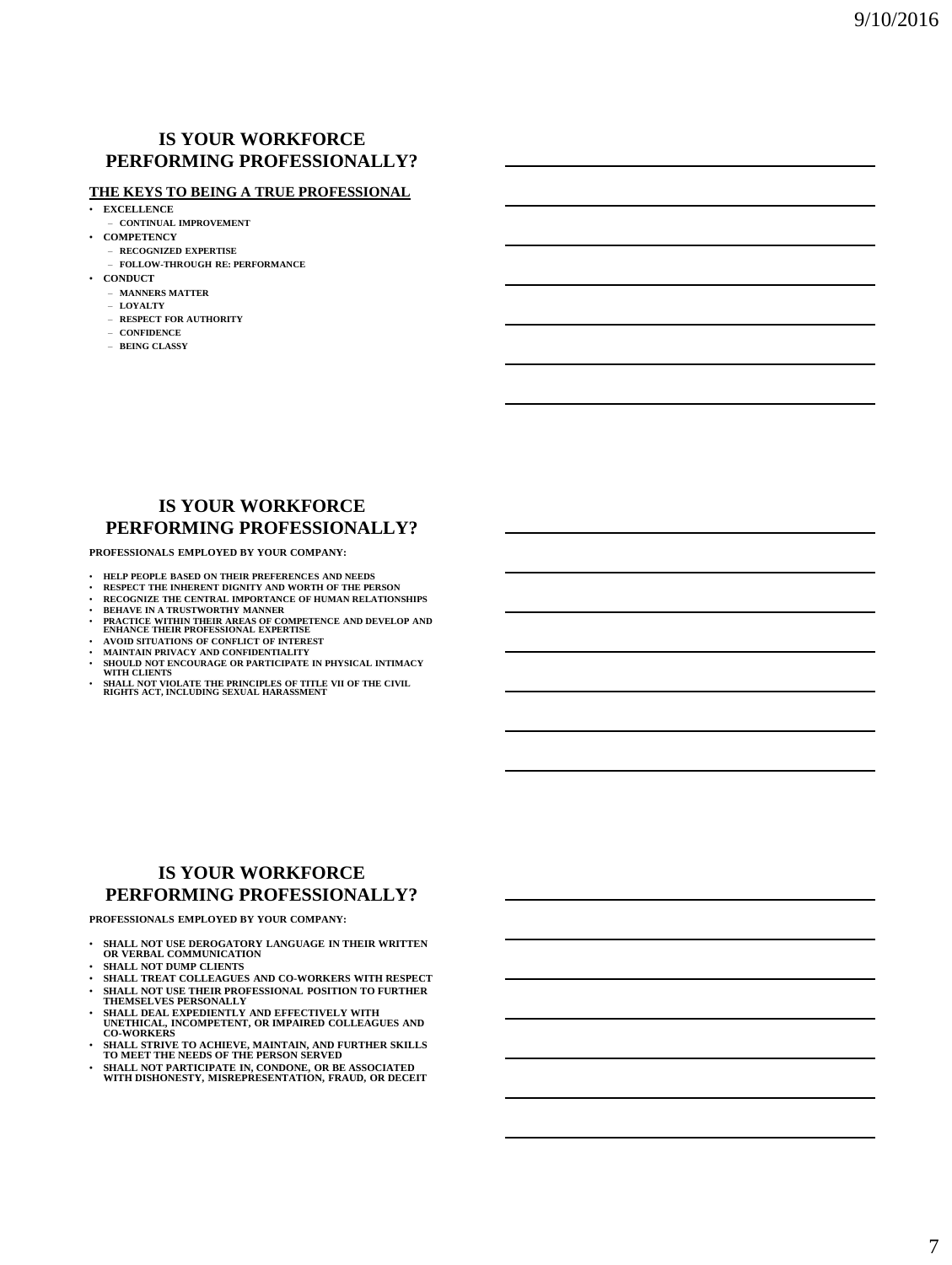## **IS YOUR WORKFORCE PERFORMING PROFESSIONALLY?**

**PROFESSIONALS EMPLOYED BY YOUR COMPANY:**

- **SHALL NOT PERMIT PRIVATE CONDUCT TO INTERFERE WITH THEIR ABILITY TO FULFILL THEIR PROFESSIONAL RESPONSIBILITIES**
- **WILL ACKNOWLEDGE THE WORK OF OTHERS AS MAY BE NECESSARY**
- **REFRAINS FROM ENTERING INTO MULTIPLE RELATIONSHIPS**
- **SHALL NOT EXPLOIT PERSONS OVER WHOM THEY HAVE SUPERVISORY AUTHORITY OR ARE CONSIDERED A CLIENT**
- **OPERATE WITH INFORMED CONSENT WHENEVER POSSIBLE**
- **???**

**IN GENERAL, PROFESSIONALISM IMPLIES WORKING WITH COMPETENCE AND INTEGRITY, DOING NO HARM TO CONSUMERS, DOING NO HARM TO THE REPUTATION OF THE ORGANIZATION OR PROFESSION, AND PROVIDING THE GENERAL PUBLIC WITH ADEQUATE INFORMATION SO THAT THEY CAN MAKE AN INFORMED JUDGMENT OF THE VALUE OF YOUR PROFESSION** 

#### **Supervisory Role and Function**

- **1) UNDERSTANDING ORGANIZATIONAL GOALS AND OBJECTIVES**
- **2) UNDERSTANDING DEPARTMENT AND/OR PROGRAM GOALS AND OBJECTIVES**
- **3) UNDERSTANDING AND FOLLOW THROUGH** – **YOUR SCOPE OF RESPONSIBILITIES**
	- **COMMUNICATE DIRECTLY WHAT YOU'D EXPECT FROM YOUR EMPLOYEES**
	- **MANAGING THOSE EXPECTATIONS**
	- **LISTENING TO EMPLOYEE EXPECTATIONS OF YOU**
	- **MANAGING THOSE EXPECTATIONS**